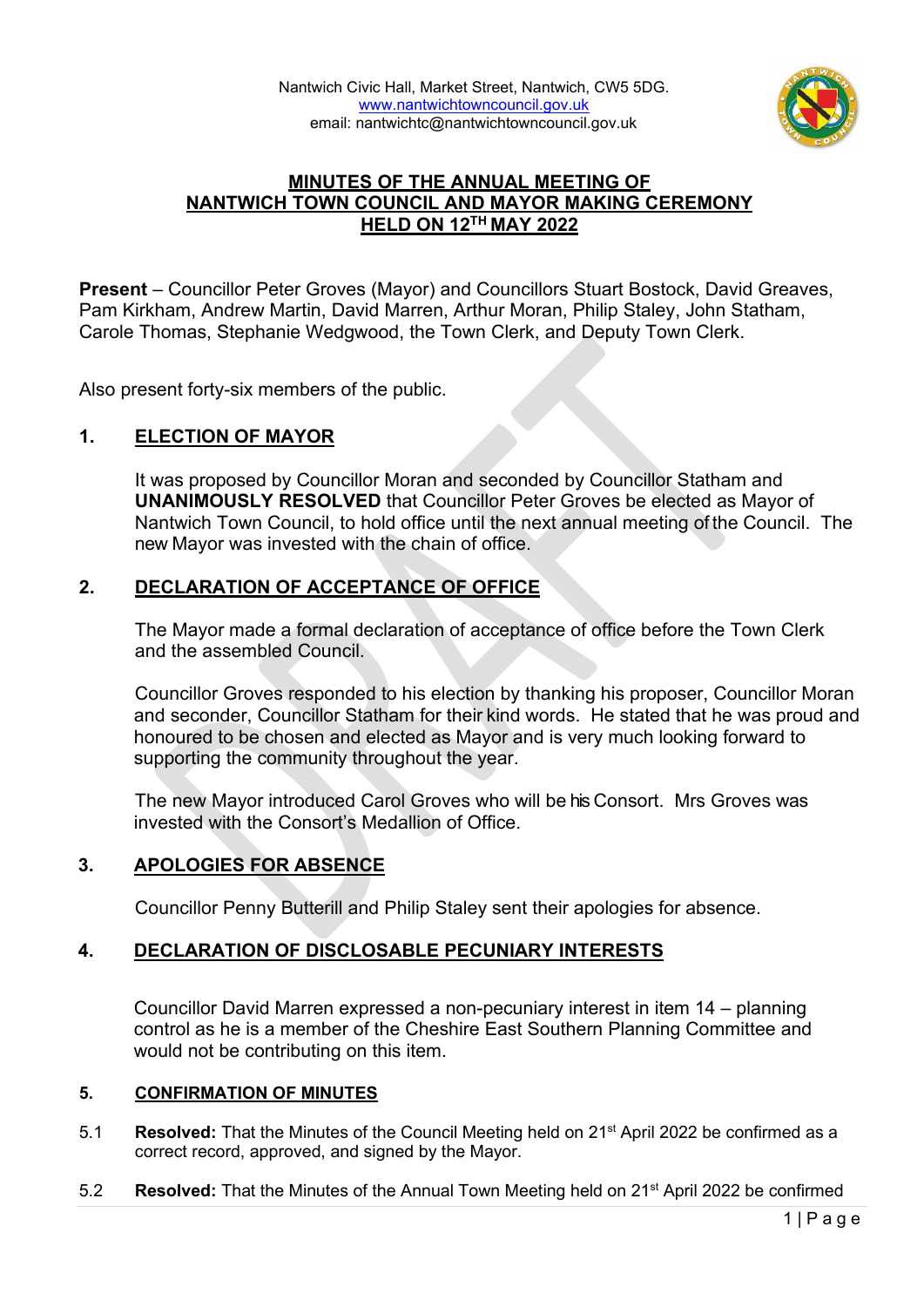as a correct record, approved, and signed by the Mayor.

5.3 **Resolved:** To receive and note the minutes of the meeting of the Finance Committees held on 24th March and  $28<sup>th</sup>$  April 2022, and to accept and approve the recommendations contained within the minutes

## **6. APPOINTMENT OF CHAPLAIN AND NOMINATION OF MAYOR'S GOOD CAUSES**

The new Mayor informed the Council that Reverend Dr Mark Hart, St. Mary's Church, would be his Chaplain for his year of office.

The Mayor named four organisations, Nantwich First Responders, Nantwich Foodbank, Insights Bereavement Service and The Thursday Dementia Club as his good causes for the forthcoming year.

# **7. ELECTION OF DEPUTY MAYOR**

It was proposed by Councillor Marren and seconded by Councillor Kirkham and **UNANIMOUSLY RESOLVED** that Councillor Andrew Martin be elected as Deputy Mayor of Nantwich Town Council, to hold office until the next annual meeting of the Council. The Deputy Mayor was invested with the chain of office.

## **8. PUBLIC FORUM**

- 8.1 There were no representations from the Police
- 8.2 There were no representations from members of the public
- 8.3 There were no representations from the public on planning applications
- 8.4 There were no questions submitted in writing in advance

## **9. APPOINTMENT OF COMMITTEES AND PANELS FOR 2022/2023**

**RESOVLED:** It was resolved that Members are appointed to the various Committees and Panels of the Council as detailed below:

#### *NB - The Mayor of the Council sits ex-officio on all Panels and Committees.*

- (a) Policy Committee 5 members Councillors Pam Kirkham (Chair), Andrew Martin (Vice Chair), Penny Butterill Carole Thomas, and John Statham
- (b) Finance Committee 5 Members. David Marren (Chair), John Statham (Vice Chair), Stuart Bostock, Arthur Moran, and David Greaves.
- (c) Staffing Committee 4 Members Councillors Arthur Moran (Chair), David Greaves (Vice Chair), Andrew Martin, and Stephanie Wedgwood.
- (d) Tenders Sub-Committee 3 Members The Mayor and Chairs of Policy and Finance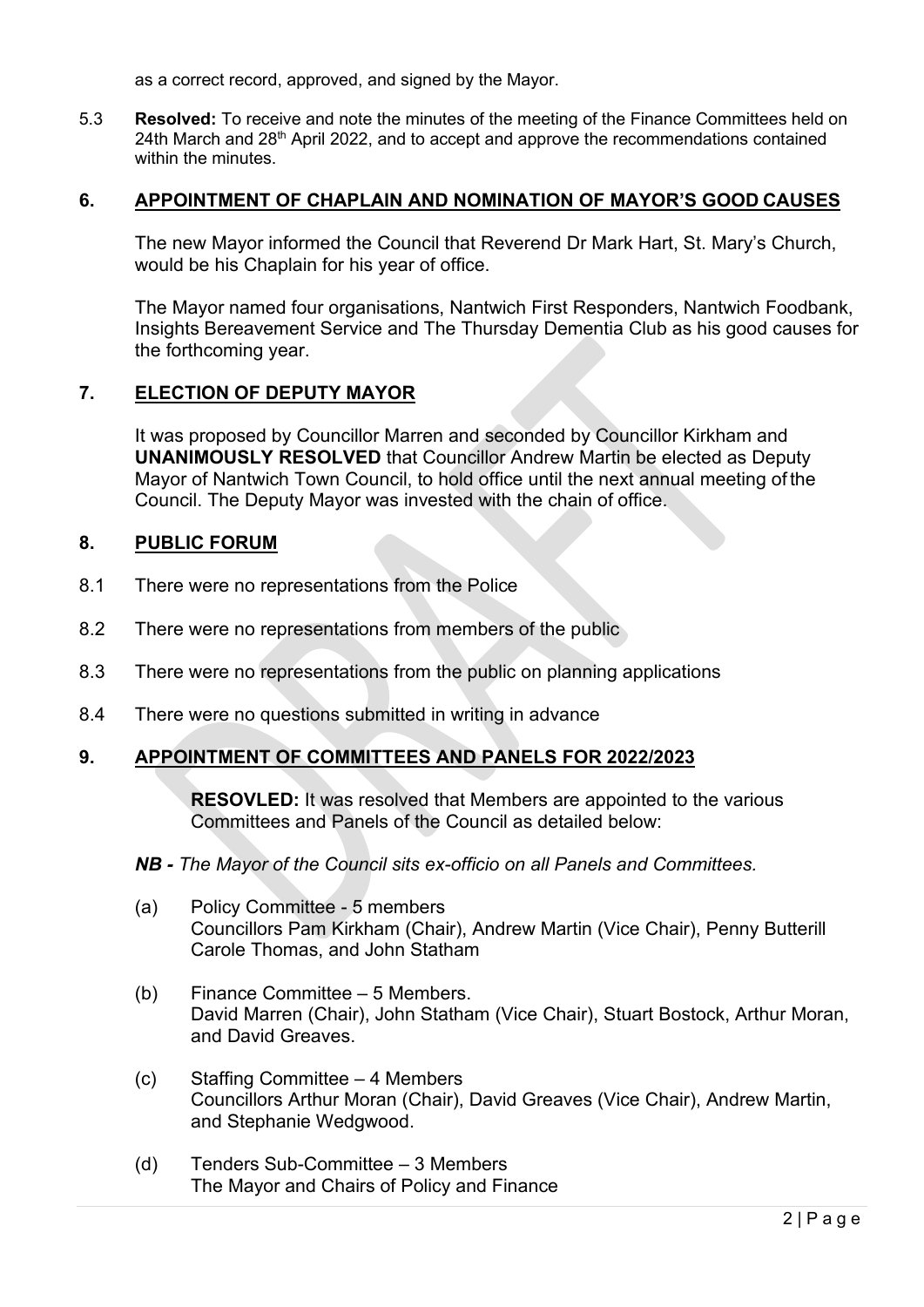# **10. APPOINTMENT OF REPRESENTATIVES FOR 2021/2022**

**RESOLVED:** It was resolved that Members are appointed to the various Committees and Panels of the Council as detailed below:

(a) Nantwich Partnership

Councillors Thomas and Staley

NB - Councillors who are also Cheshire East Councillors for Nantwich Wards are invited to Partnership meetings in that capacity i.e. Councillors Butterill, Groves, Martin and Moran.

- (b) Nantwich in Bloom Committee Councillors Stuart Bostock and Stephanie Wedgwood
- (c) Nantwich Museum Trust Councillors John Statham and Stuart Bostock<br>(d) Allotments Panel
- Allotments Panel Councillors Stuart Bostock and Arthur Moran
- (e) Nantwich Civic Society Councillor Carole Thomas and John Statham
- (f) Nantwich Senior Citizens Committee Councillor Arthur Moran and Carole Thomas
- (g) Trustees of Nantwich Consolidated Charities Councillors Pam Kirkham and Councillor Arthur Moran<br>(h) Litter Volunteer group
- Litter Volunteer group Councillor David Greaves and Carole Thomas
- (i) Nantwich Food Festival Committee Councillors Stuart Bostock and John Statham

# **11. AUTHORISATION OF CHEQUES AND OTHER FINANCIAL DOCUMENTATION**

(a) Any two Members on each cheque, on the Royal Bank of Scotland Treasurer's and Direct Reserve Account: -

Authorised Signatories – All Councillors on the Royal Bank of Scotland current (Treasurer's) account and, where necessary, the Royal Bank of Scotland Direct Reserve account.

(b) Mayor's (or Chairman's) Charity Fund Account Royal Bank of Scotland Authorised Signatories – Any two Nantwich Town Councillors.

(c) Nantwich Town Council Trading Account Royal Bank of Scotland Authorised Signatories – Any two Nantwich Town Councillors plus the Town Clerk.

(d) Authorisation for the direct debits as detailed in the attached document

# **RESOLVED:** The Council resolved that:

All Councillors (subject to bank permissions plus the Town Clerk be authorised to operate and sign documents and cheques in regard to the Royal Bank of Scotland Nantwich Town Council current (Treasurer's) account and, where necessary, the Royal Bank of Scotland Direct Reserve account the Royal Bank of Scotland Town Council Charity Fund account. the Royal Bank of Scotland Nantwich Town Council Trading Account the Skipton Building Society account the CCLA Public Sector Property Fund and Local Authorities' Property Fund.